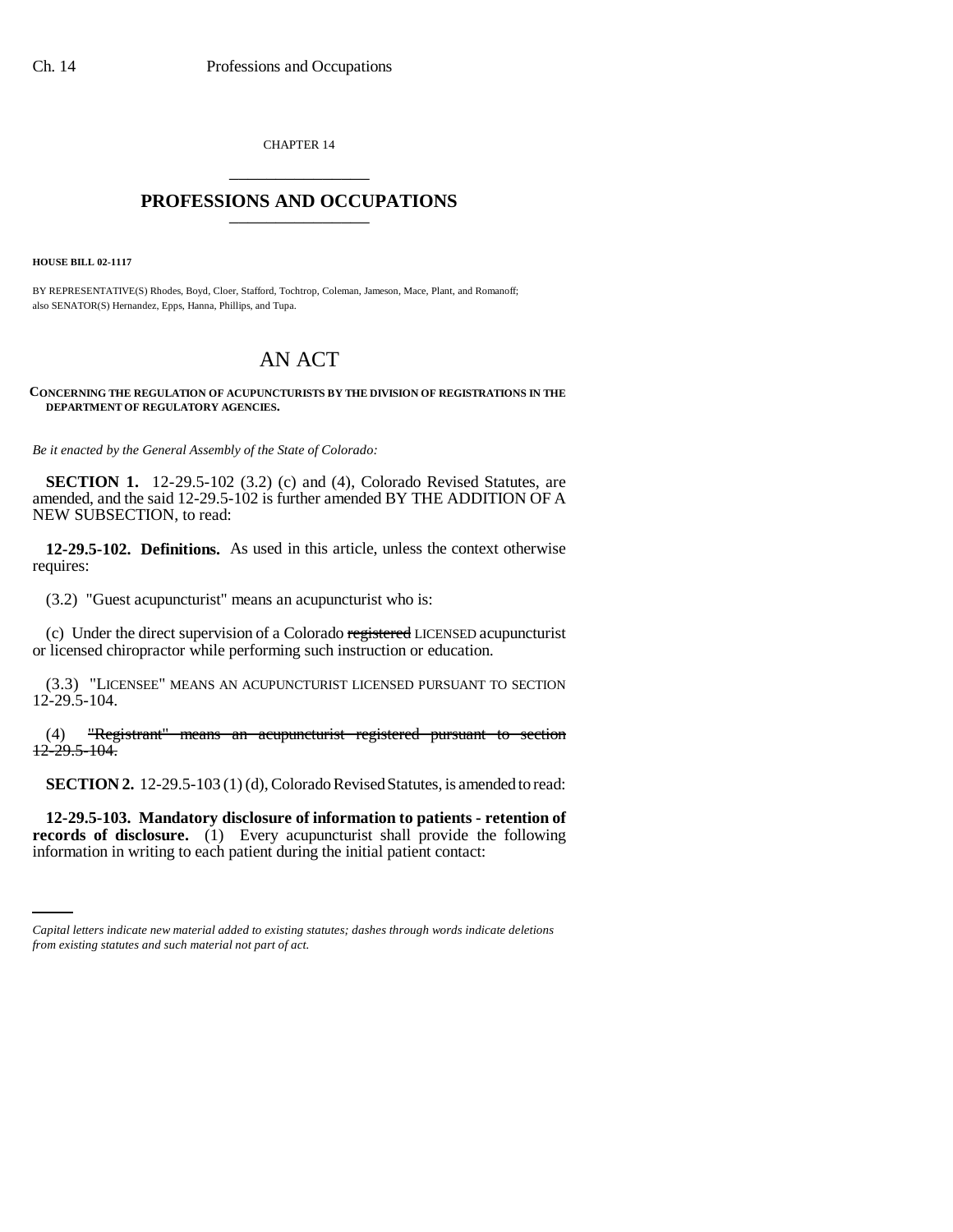(d) A listing of the acupuncturist's education, experience, degrees, membership in a professional organization whose membership includes not less than one-third of the persons registered LICENSED pursuant to this article, certificates or credentials related to acupuncture awarded by such organizations, the length of time required to obtain said degrees or credentials, and experience;

**SECTION 3.** 12-29.5-104 (1), the introductory portion to 12-29.5-104 (3), 12-29.5-104 (3) (a), (4), and (5), and the introductory portion to 12-29.5-104 (6), Colorado Revised Statutes, are amended, and the said 12-29.5-104 is further amended BY THE ADDITION OF A NEW SUBSECTION, to read:

**12-29.5-104. Requirement for licensure with the division of registrations annual fee - required disclosures.** (1) Every acupuncturist shall register APPLY FOR LICENSURE with the division of registrations by providing an application to the director in the form he THE DIRECTOR shall require. Said application shall include the information specified in section  $12-29.5-103$  (1) (a) and (1) (d) to (1) (g), and shall include the disclosure of any act which THAT would be grounds for disciplinary action against a registered LICENSED acupuncturist under this article.

(3) In order to qualify to register FOR LICENSURE, an acupuncturist shall have:

(a) Successfully completed an education program for acupuncturists which THAT conforms to standards approved by the director, which standards may be established by utilizing the assistance of any professional organization whose membership includes not less than one-third of the persons registered LICENSED pursuant to this article; or

(4) Every applicant for registration LICENSURE shall pay an annual registration LICENSE fee to be established by the director in the same manner as is authorized by section 24-34-105, C.R.S. The director shall promulgate rules and regulations for the reinstatement of registrations which LICENSES THAT have lapsed due to nonpayment of such annual fee; except that, if a registrant LICENSEE has not applied for reinstatement within two years after the date of lapse, reinstatement is not available and the registrant LICENSEE must reapply as a new applicant.

(5) Every acupuncturist shall report to the director every judgment or administrative action, as well as the terms of any settlement or other disposition of any such judgment or action, against the acupuncturist involving malpractice or improper practice of acupuncture, whether occurring in Colorado or in any other jurisdiction. The acupuncturist shall make such report either within thirty days  $\sigma f$ AFTER the judgment or action or upon application for registration LICENSURE or reinstatement, whichever occurs earlier.

(6) As a condition of registration LICENSURE, every acupuncturist shall purchase and maintain commercial professional liability insurance with an insurance company authorized to do business in this state in a minimum indemnity amount of:

(7) THE DIRECTOR SHALL ISSUE A LICENSE TO PRACTICE ACUPUNCTURE TO ANY ACUPUNCTURIST WHO IS REGISTERED TO PRACTICE ACUPUNCTURE IN THIS STATE PRIOR TO THE EFFECTIVE DATE OF THIS SUBSECTION (7).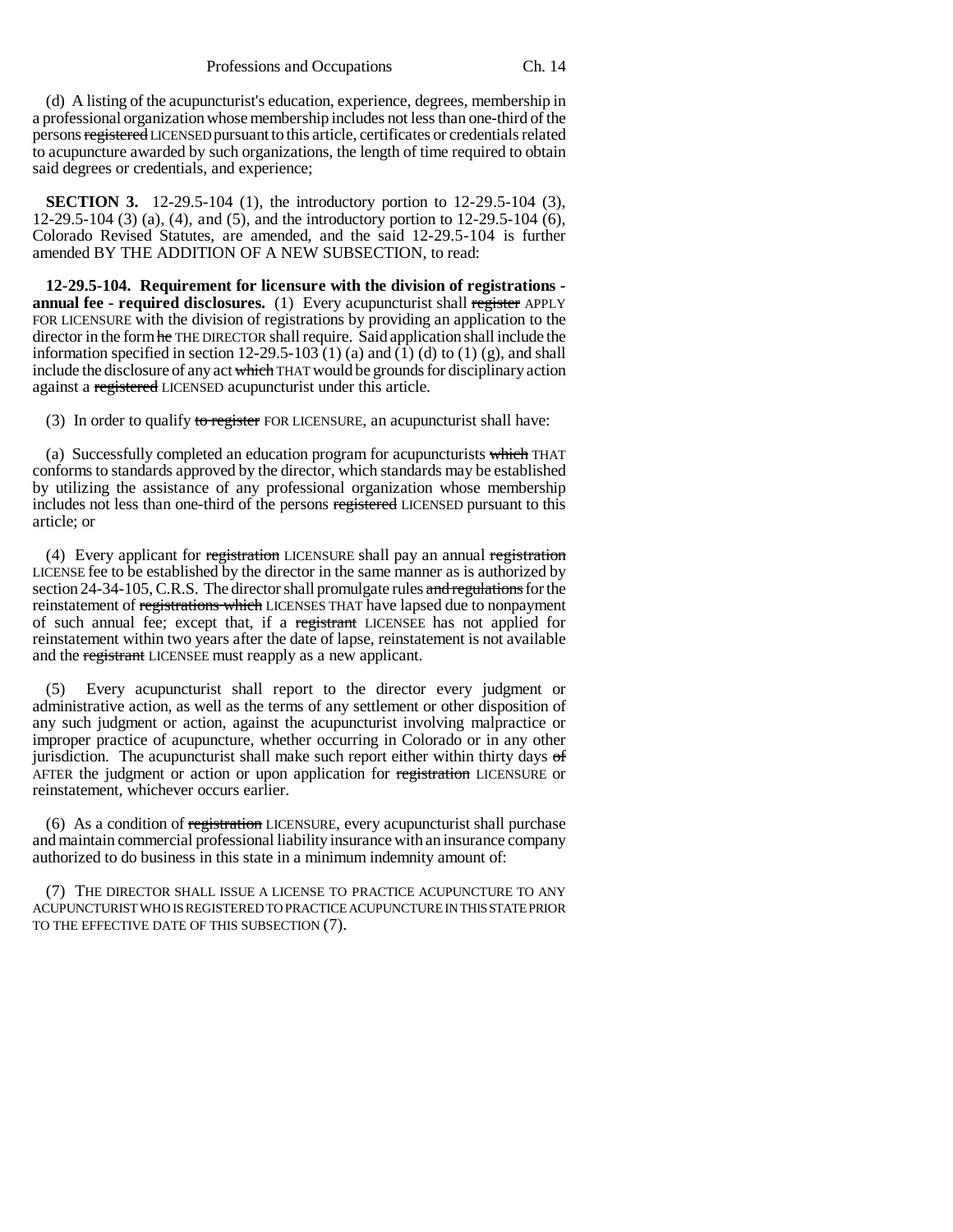**SECTION 4.** Article 29.5 of title 12, Colorado Revised Statutes, is amended BY THE ADDITION OF A NEW SECTION to read:

**12-29.5-104.5. Licensure by endorsement.** (1) THE DIRECTOR SHALL ISSUE A LICENSE BY ENDORSEMENT TO ENGAGE IN THE PRACTICE OF ACUPUNCTURE IN THIS STATE TO ANY APPLICANT WHO HAS A LICENSE IN GOOD STANDING AS AN ACUPUNCTURIST UNDER THE LAWS OF ANOTHER JURISDICTION IF THE APPLICANT PRESENTS SATISFACTORY PROOF TO THE DIRECTOR THAT, AT THE TIME OF APPLICATION FOR A LICENSE BY ENDORSEMENT, THE APPLICANT POSSESSES SUBSTANTIALLY EQUIVALENT CREDENTIALS AND QUALIFICATIONS TO THOSE REQUIRED FOR LICENSURE PURSUANT TO THIS ARTICLE.

(2) THE DIRECTOR SHALL SPECIFY BY RULE WHAT SHALL CONSTITUTE "SUBSTANTIALLY EQUIVALENT CREDENTIALS AND QUALIFICATIONS" FOR THE PURPOSES OF THIS SECTION.

(3) THE DIRECTOR SHALL ESTABLISH A FEE TO BE PAID BY ANY APPLICANT FOR LICENSURE BY ENDORSEMENT.

(4) FOR THE PURPOSES OF THIS SECTION, "IN GOOD STANDING" MEANS A LICENSE THAT HAS NOT BEEN REVOKED OR SUSPENDED, OR AGAINST WHICH THERE ARE NO DISCIPLINARY OR ADVERSE ACTIONS.

**SECTION 5.** 12-29.5-105 (1.5) and (2), Colorado Revised Statutes, are amended to read:

**12-29.5-105. Unlawful acts - exceptions.** (1.5) (a) It is unlawful for any person to practice acupuncture without a valid and current registration LICENSE on file with the division of registrations, unless the acupuncturist is practicing pursuant to section 12-36-106 (3) (l) or has met the requirements of subsection (2) of this section.

(b) It is unlawful for any person to:

(I) Engage in the practice of acupuncture without being registered LICENSED; or

(II) Use the title "LICENSED ACUPUNCTURIST", "registered acupuncturist", or "diplomate of acupuncture", or use the designation "L.AC.", "R.Ac.", or "Dipl. Ac.", unless such person is practicing pursuant to section 12-36-106 (3).

(2) Notwithstanding the provisions of this section to the contrary, a person in training may practice acupuncture without a valid and current registration LICENSE on file with the division if such practice takes place in the course of a bona fide training program and:

(a) All acupuncture acts and services performed by such persons are performed under the direct, on-site supervision of a registered LICENSED acupuncturist, who shall be responsible for all such acts and services as though the registered LICENSED acupuncturist had personally performed them; and

(b) The names and current residence addresses of all of such persons have been reported to the director by or on behalf of the registered LICENSED acupuncturist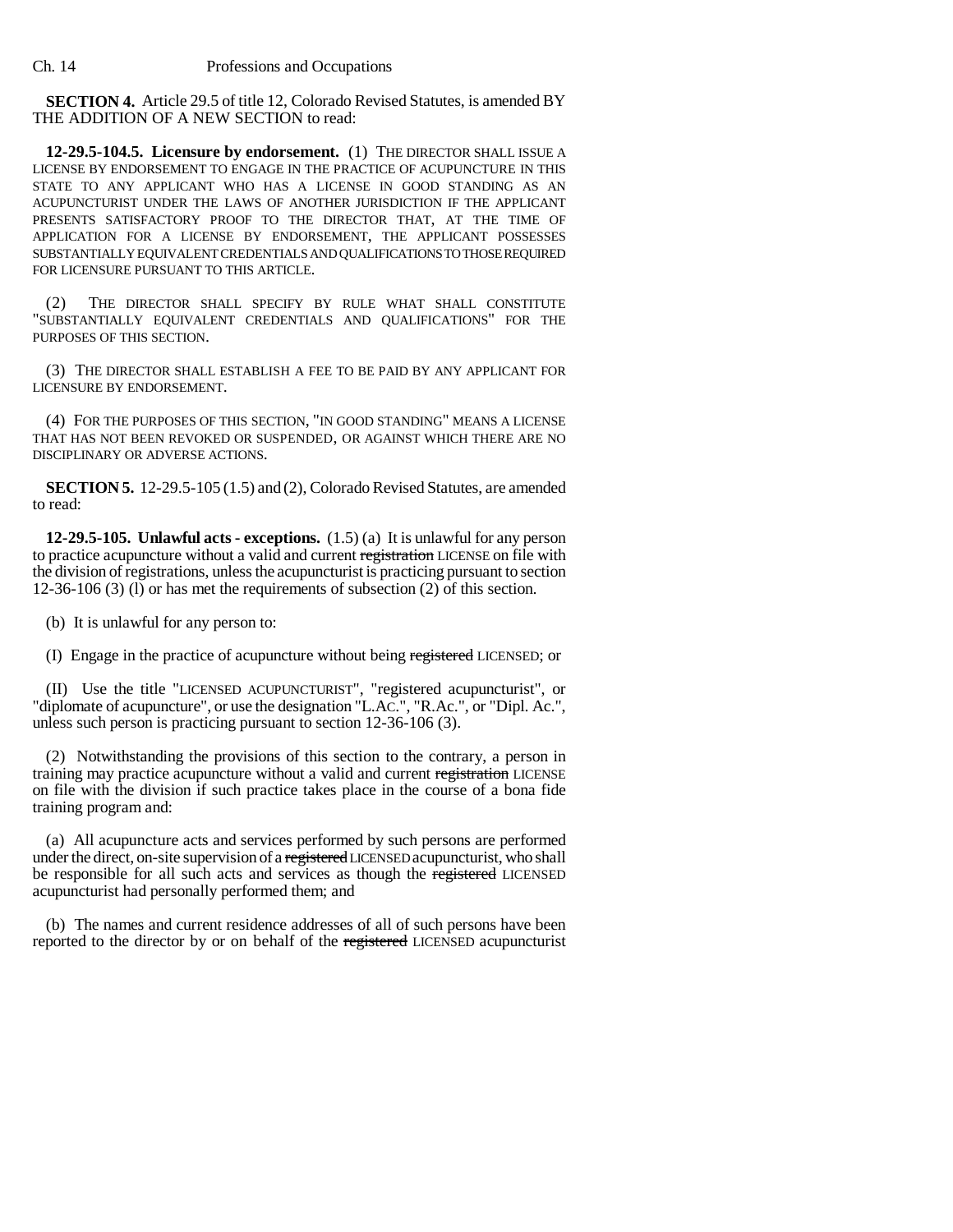supervising such persons.

**SECTION 6.** The introductory portion to 12-29.5-106 (1), Colorado Revised Statutes, is amended to read:

**12-29.5-106. Grounds for disciplinary action.** (1) The director may deny registration LICENSURE to or take disciplinary action against an acupuncturist pursuant to section 24-4-105, C.R.S., if he THE DIRECTOR finds that the acupuncturist has committed any of the following acts:

**SECTION 7.** 12-29.5-107 (1), (2) (a), (2) (b), and (3), Colorado Revised Statutes, are amended to read:

**12-29.5-107. Disciplinary authority and proceedings.** (1) A proceeding for discipline of a registrant LICENSEE may be commenced by the director when he THE DIRECTOR has reasonable grounds to believe that a registrant LICENSEE has committed any act prohibited by section 12-29.5-106 (1).

(2) Disciplinary actions may consist of the following:

(a) Revocation or suspension of registration LICENSURE;

(b) Placement of the registrant LICENSEE on probation and setting the terms of that probation; and

(3) Complaints of record on file with the director and the results of investigations shall be closed to public inspection during the investigatory period and until dismissed or until notice of hearing and charges are served on a registrant LICENSEE. The director's records and papers shall be subject to the provisions of sections 24-72-203 and 24-72-204, C.R.S.

**SECTION 8.** 12-29.5-110 (1) (b), (1) (c), (1) (f), and (1) (k), Colorado Revised Statutes, are amended to read:

**12-29.5-110. Director - powers and duties.** (1) In addition to any other powers and duties conferred by this article, the director shall have the following powers and duties:

(b) To establish the fees for registration LICENSURE and renewal of registration LICENSES in the same manner as is authorized by section 24-34-105, C.R.S.;

(c) To accept or deny applications for registration LICENSURE and to collect the annual registration LICENSE fees authorized by this article;

(f) To make investigations, hold hearings, and take evidence with respect to any complaint against any registrant LICENSEE when the director has reasonable cause to believe that the registrant LICENSEE is violating any of the provisions of this article and to subpoena witnesses, administer oaths, and compel the testimony of witnesses and the production of books, papers, and records relevant to those investigations or hearings. Any subpoena issued pursuant to this article shall be enforceable by the district court.